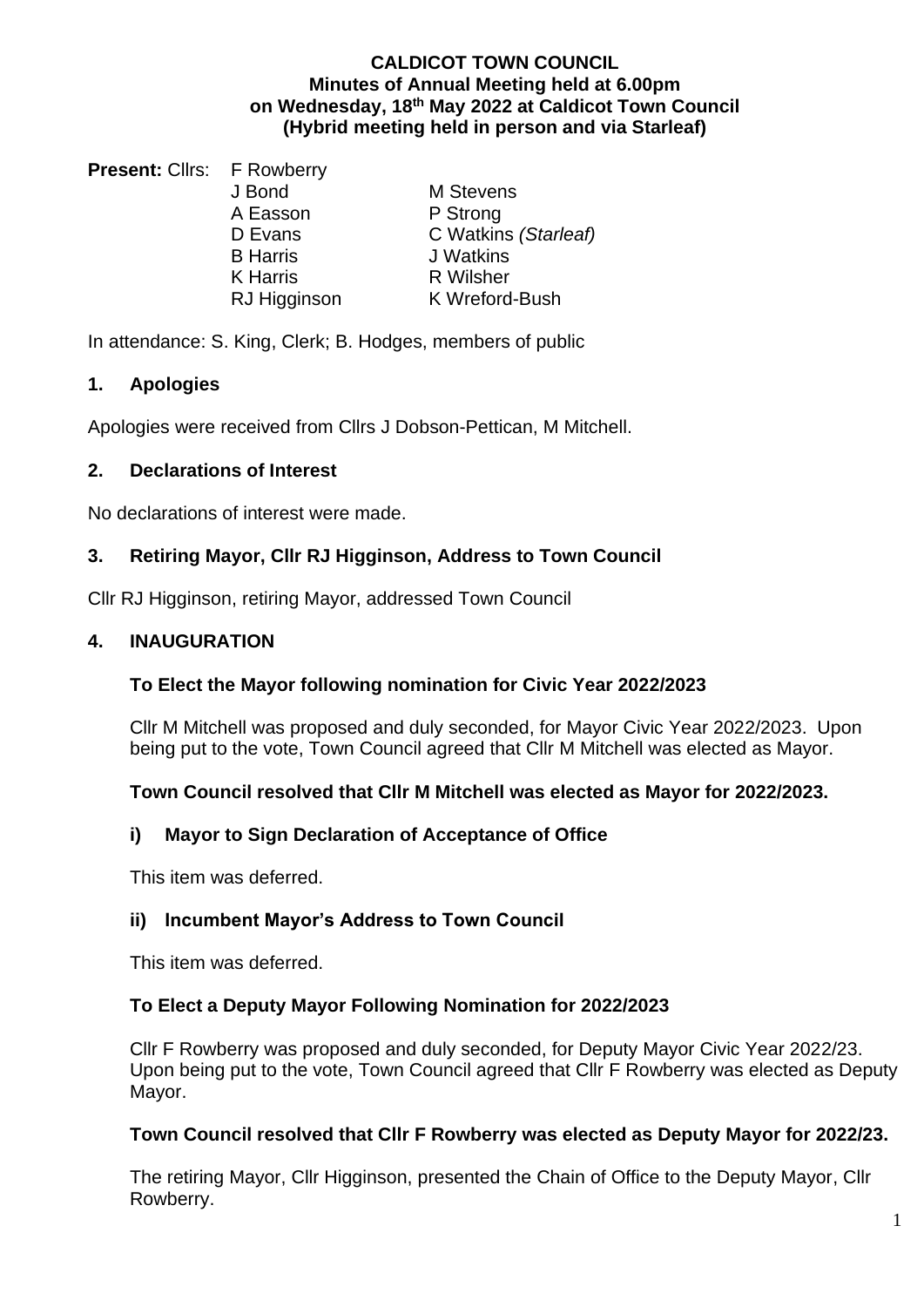# **iii) Deputy Mayor's Address to Town Council**

Cllr F Rowberry, Deputy Mayor, addressed Town Council.

# **5. Review of Terms of Reference for Committees**

Town Council reviewed its Terms of Reference for Committees and made no amendments.

### **Town Council approved Terms of Reference for Committees – see Appendix A.**

### **6. Election of Internal Committees 2022/2023**

| Health & Safety Committee                                                                                                                                      | (6) | Cllrs D Evans, A Easson, R Wilsher<br>RJ Higginson, M Mitchell, F Rowberry                |  |  |
|----------------------------------------------------------------------------------------------------------------------------------------------------------------|-----|-------------------------------------------------------------------------------------------|--|--|
| <b>Personnel Committee</b><br>[Includes Mayor/Deputy]                                                                                                          | (7) | Cllrs A Easson, D Evans, RJ Higginson,<br>M Mitchell, F Rowberry, M Stevens,<br>R Wilsher |  |  |
| <b>Planning &amp; Resources</b>                                                                                                                                |     | ALL TOWN COUNCILLORS (16)                                                                 |  |  |
| Cemetery, Finance, Estimates                                                                                                                                   |     | ALL TOWN COUNCILLORS (16)                                                                 |  |  |
| Cheque Signatories [Not a Committee]<br>Excluding Clerk - also to be signatory<br>Excluding Deputy Clerk - also to be signatory<br>in the absence of the Clerk | (4) | Cllrs D Evans, A Easson, M Mitchell,<br>P Strong                                          |  |  |
| Bank Signatory [not a cheque signatory]                                                                                                                        |     | <b>Cllr F Rowberry</b>                                                                    |  |  |
| EXTREMELY URGENT COMMITTEE [PLENARY] (3)                                                                                                                       |     | Mayor/Deputy + 2 Cllrs                                                                    |  |  |
| <b>Planning Applications of Urgent Nature</b><br>[Including a holiday period]                                                                                  | (3) | Mayor/Deputy + 2 Cllrs                                                                    |  |  |
| <b>Grants Committee</b>                                                                                                                                        | (7) | Cllrs D Evans, RJ Higginson, M Mitchell,<br>F Rowberry, M Stevens, P Strong, R Wilsher    |  |  |
| It was agreed that Grants Committee would set dates of future meetings.                                                                                        |     |                                                                                           |  |  |

King George V Playing Fields Trustee TOWN COUNCIL IS TRUSTEE

#### **6i) Working Groups**

[plus Clerk/Deputy Clerk] M Mitchell, R Wilsher

- Compound Working Group (7) Cllrs D Evans, RJ Higginson, M Mitchell, F Rowberry, M Stevens, P Strong, J Dobson-Pettican
- Climate Change Working Group (7) Cllrs J Bond, RJ Higginson, M Mitchell, P Strong, R Wilsher, K Wreford-Bush, J Watkins
- Town Council Building Working Group (5) Cllrs D Evans, A Easson, RJ Higginson,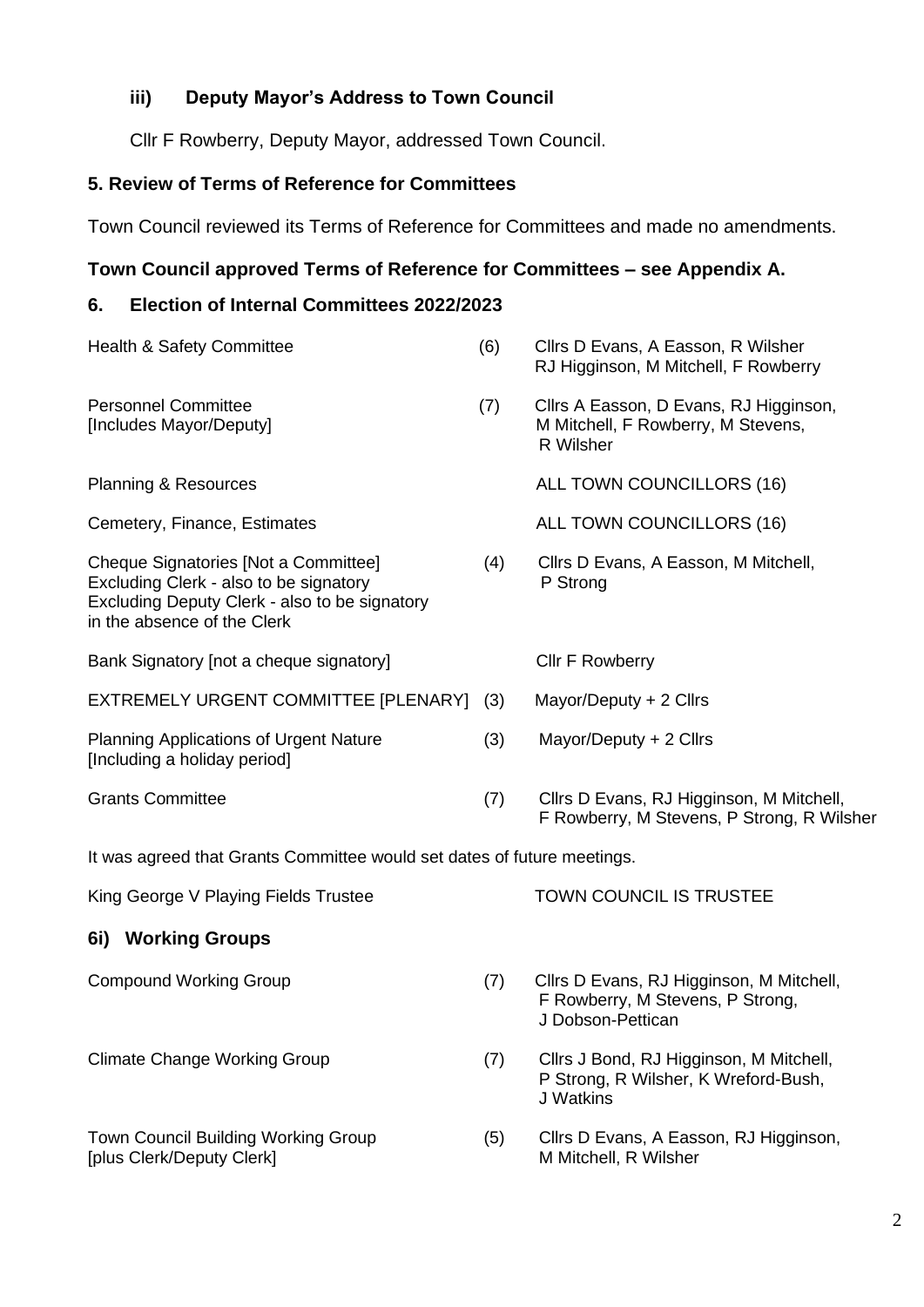# **7. To Elect Representatives of Town Council on Outside Bodies 2022/2023**

| TO LIGAL INGPROSPHERE<br>ו וט טט                                                                                                                    |
|-----------------------------------------------------------------------------------------------------------------------------------------------------|
| Monmouthshire County CAB<br>[For Term of Council]                                                                                                   |
| One Voice Wales Area Committee<br>[Precedent Mayor/Deputy]                                                                                          |
| One Voice Wales Larger Local Councils Cttee<br>[Precedent Mayor]                                                                                    |
| <b>Emergency Contacts Mon CC - Permanent Basis</b><br>[Incumbent Clerk/Mayor]                                                                       |
| User Sub-Committee King George V Playing<br>Fields *To include Health & Safety Member                                                               |
| <b>School Governors [For Term of Council]</b><br><b>Dewstow Primary School</b><br><b>Durand Primary School</b><br><b>Castle Park Primary School</b> |
| **Schools Admission Forum                                                                                                                           |
| **Herbert Charity Trust [For Term of Council]                                                                                                       |
| Mon CC CCTV Working Group                                                                                                                           |
| Severnside Area Committee                                                                                                                           |
| <b>Caldicot Foodbank Steering Committee</b>                                                                                                         |
| Mon CC Give Dog Fouling The Red Card<br><b>Working Group</b>                                                                                        |
| Mon/Torfaen Youth Offending Team<br>- Restorative Justice                                                                                           |
| <b>Caldicot Youth Group</b>                                                                                                                         |
| <b>Caldicot Town Team</b>                                                                                                                           |
| <b>GAVO</b>                                                                                                                                         |
|                                                                                                                                                     |

(2) Cllrs A Easson, M Mitchell

- (2) Cllrs M Mitchell, F Rowberry
- $(1)$  Cllr M Mitchell + (*F Rowberry* - Deputy non-voting)
- (5) Cllrs D Evans, RJ Higginson, M Mitchell, P Strong Clerk/Deputy Clerk
- $(5)^*$  Cllrs J Bond, A Easson, D Evans, RJ Higginson, M Mitchell
- $(1)$  Cllr F Rowberry
- (1) Cllr M Stevens
- $(1)$  Cllr F Rowberry
- (1) Cllr M Stevens + [ *J Bond deputy]*
- (2) Cllrs RJ Higginson, P Strong
- $(2)$  Cllrs D Evans, P Strong
- Severnside Area Committee (1) Cllr F Rowberry *[R Wilsher – deputy]*
- (1) Cllr M Mitchell
- $(1)$  Cllr F Rowberry
- (1) Cllr M Stevens
- Caldicot Youth Group (1) M Mitchell + *[J Dobson-Pettican – deputy]*
- $(1)$  Cllr P Strong
- (1) Cllr M Stevens
- Caldicot Regeneration Stakeholder Group (2) Cllrs R Wilsher, F Rowberry

### **8. To approve Hybrid Meeting Policy**

### **Town Council approved the Hybrid Meeting Policy.**

**9. To Receive Independent Remuneration for Wales Annual Report 2022/2023** [Determinations 44-53 approved Town Council 27<sup>th</sup> April 2022]

#### **Town Council received and accepted the Independent Remuneration for Wales Annual Report 2022/2023**

**a) To approve payment via payroll system**

**Town Council approved that any payment to Town Councillors would be made via the payroll system.**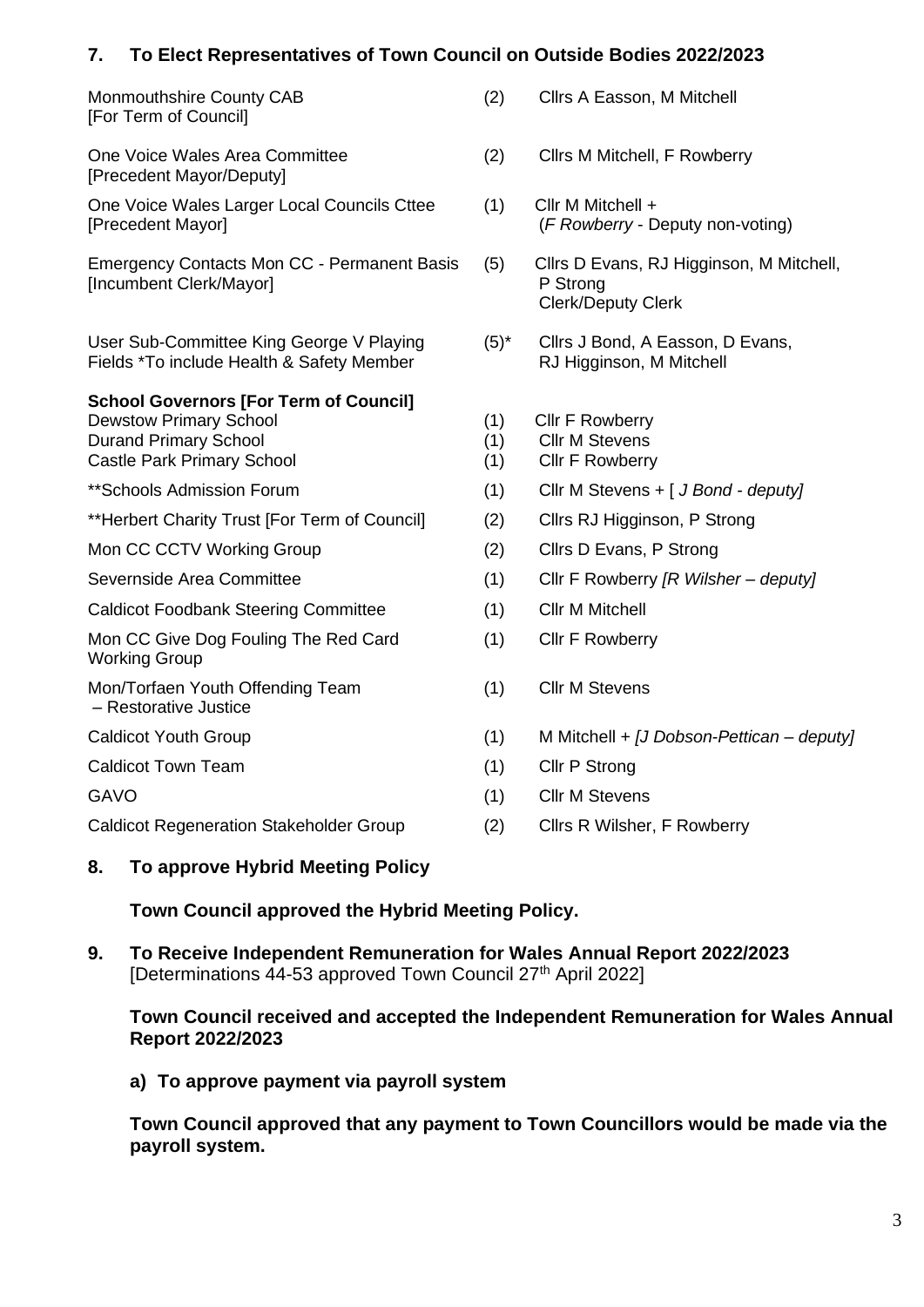**b) To consider senior roles and associated payment of £500 – Determination 45**

**Town Council approved that senior roles would be approved with associated payment of £500.** 

**c) To consider attendance allowance payment and frequency – Determination 49**

**Town Council approved attendance allowance of £30, for Town Council and Planning & Resources meetings.** 

### **Town Council resolved that a payment scheme would be devised**

It was agreed that specific details regarding senior role allowances and attendance allowance would be considered by Personnel Committee.

### **10. To note invitation from Royal British Legion, Caldicot Branch, to commemorate the Falklands Campaign – Caldicot Cross, 2:00pm Sunday 12th June 2022**

**Town Council accepted invitation from Royal British Legion, Caldicot Branch, to commemorate the Falklands Campaign – Caldicot Cross, 2:00pm Sunday 12th June 2022.** 

It was agreed that a wreath would be laid by the Mayor or Deputy Mayor on behalf of Caldicot Town Council.

A member highlighted the work that had been done by Town Council in supporting the community, this included supporting Events and supporting Caldicot Town Team.

### **11. To note vacancy for co-option, Caldicot Cross**

*Notices of vacancy displayed, with view to co-option Full Town Council 25th May 2022.*

**Town Council noted vacancy for co-option, Caldicot Cross Ward, closing date 24th May with view to co-opt at Town Council meeting on 25th May 2022.**

The meeting closed at 7.10pm.

**Mayor/Deputy Mayor**

………………………………….…………………